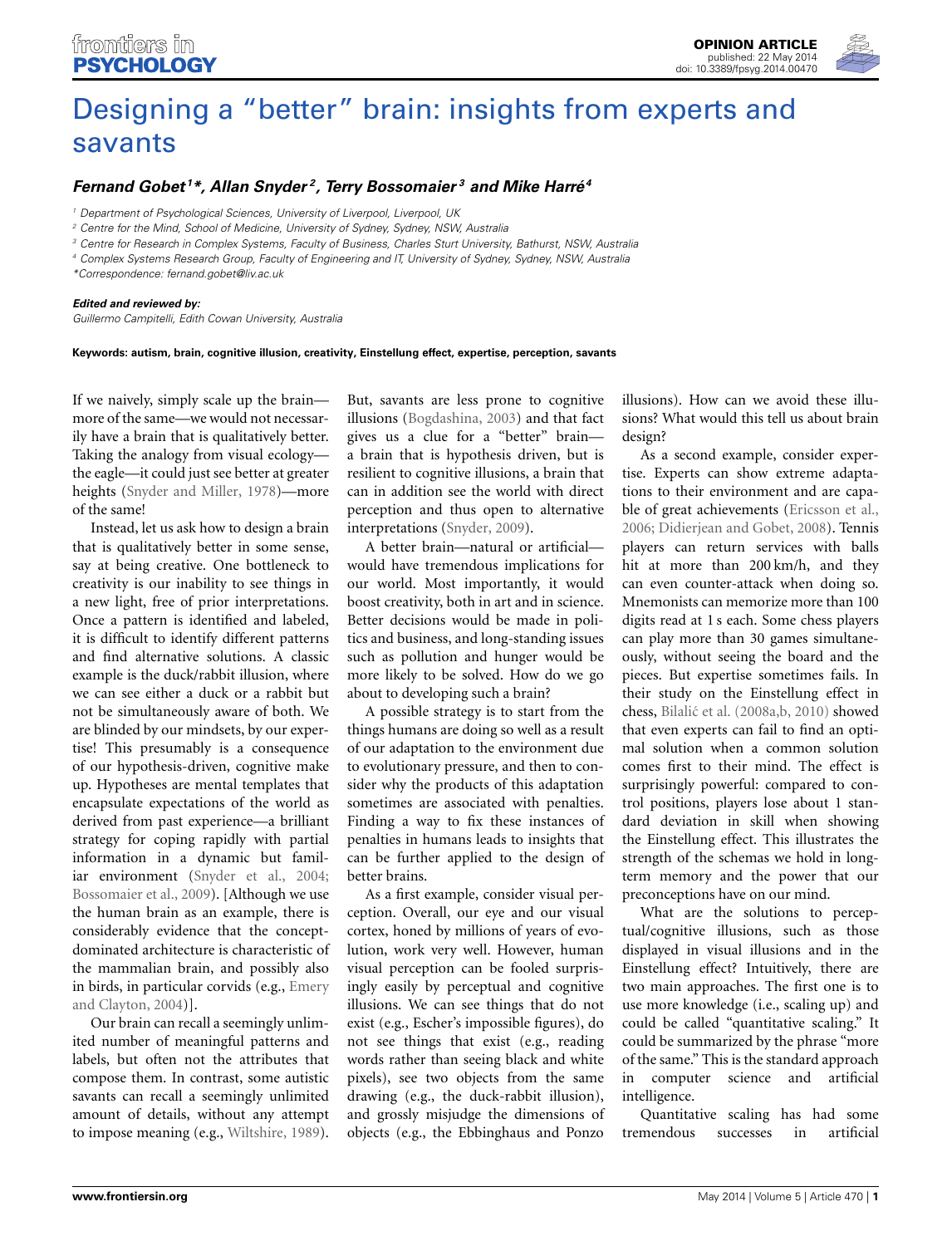intelligence, such as the victory of Deep Blue against chess world champion Kasparov in 1997 [\(Campbell et al., 2002](#page-2-8)). But increase of knowledge does not always provide a solution; for example, many visual illusions persist in spite of our knowledge that they exist. Indeed, quantitative scaling has also met with problems in artificial intelligence. Most notably, it has failed in many attempts, such as playing Go at master level [\(Gobet et al.](#page-2-9), [2004;](#page-2-9) [Hsu, 2007](#page-2-10)), providing computers with common sense [\(McCarthy, 2007;](#page-2-11) [Sarbo,](#page-2-12) [2007](#page-2-12)), and in general developing genuine, domain-general intelligence and creativity [\(Bridewell and Langley](#page-2-13), [2010;](#page-2-13) [Jennings,](#page-2-14) [2010](#page-2-14)).

A second approach could be called "qualitative scaling." In essence, this leads to the definition and use of new conceptual spaces. To get to these new spaces, we need to break apart the existing conceptual structures, whereas in quantitative scaling we build increasingly elaborate concepts on top of what we have already. A classic example is Einstein's conjecture that the speed of light was constant in all inertial reference frames, leading to conclusions very different to those of Newtonian physics. Serialism, cubism or simply Dadaism itself illustrate this notion in the arts.

We know that individuals with autism are less susceptible to some illusions [\(Walter et al.](#page-2-15), [2009](#page-2-15); [Mitchell et al., 2010](#page-2-16)), and that they process information in a less holistic way [\(Nakahachi et al.](#page-2-17), [2008](#page-2-17)), for example paying more attention to details, which can result in savant skills such as extreme memory for detail and speed in coun[ting](#page-2-18) [objects](#page-2-18) [\(numerosity\)](#page-2-18) [\(](#page-2-18)Soulieres et al., [2010\)](#page-2-18). We also know that some savant skills can be artificially induced in normal individuals, for example by lowfrequency repetitive transcranial magnetic stim[ulation](#page-1-4) [\(Snyder et al.](#page-2-19)[,](#page-1-4) [2006](#page-2-19)[;](#page-1-4) Boggio et al., [2009](#page-1-4); [Snyder](#page-2-5), [2009\)](#page-2-5) or transcranial d[irect](#page-2-20) [current](#page-2-20) [stimulation](#page-2-20) [\(](#page-2-20)Chi and Snyder, [2012\)](#page-2-20).

Our key argument is that our normal cognition, while very efficient, tends to develop cognitive mind sets. Breaking these mind sets can help explore new conceptual spaces, and thus be more creative. Rather than reorganizing knowledge in some superficial way, we propose two radical approaches. The first is to inhibit

some concepts or a class of concepts (e.g., a group of concepts that are strongly connected or the most likely concepts in a given situation). The second is to avoid concepts altogether (or at least as much as possible), by using raw perception instead, thus imitating the autistic mind. Our proposal is thus that creativity can be boosted by decreasing conceptual processing and increasing the role of low-level perceptual processing.

Our proposal raises intriguing issues. What is the link between concepts and raw perception? Are they two discrete states, or are they part of a more graded space? How can "raw perception" mitigate or even eliminate Einstellung-like effects? Is raw perception enough? Autism seems to offer a counter-example, where the lack of use of concepts leads to serious intellectual and social impairments. But is it necessarily so?

The history of human thought provides us with creativity examples where the inhibiting-concept strategy was used (possibly unconsciously) and worked. When 2005 [Nobel Laureates](#page-2-21) Marshall and Warren [\(1984\)](#page-2-21) correctly proposed that stomach ulcers were caused by helicobacter pylori rather than by excess acid, they had to jettison a whole raft of concepts. There are also examples of this in AI research—for instance computer chess and checkers, where new profound insights were gained from brute force search, without using sophisticated concepts. In the latter case, the literal perception used by computers, which is often derided, turns out to be a strength. The cost of deleting concepts might also be studied. If the concepts that are inhibited are infrequent and are not the building blocks of a large number of other concepts, the benefits might outweigh the costs. But what is the threshold? Another solution with artificial systems is parallelism. A possibility would be that the original conceptual base stays online while concepts are inhibited in a copy of the original base that operates offline.

The examples in this article focus on finding novel creative solutions without being bound by prior knowledge. It is an open question as to exactly what a better brain would be: more creative, more efficient, more rational, more adaptive, more altruistic? Answering this question is a huge challenge in itself, and we should be alert to our own mindset in defining the space of possible answers.

The implications for the study of human cognition and the psychology expertise in particular are profound. A better brain would shed considerable but also cruel light on the limits of human cognition and expertise. We already had a preview of this with developments in computer chess. No players, even world champion Magnus Carlsen, can compete with computers nowadays. Computers sometimes find moves that are considered by humans as highly creative, although some of these moves are just beyond human discovery. In addition, computers have led to re-evaluations of large aspects of the game, in particular openings and endgames, which humans had researched for centuries. Be ready to be surprised with better brains!

Irrespective of possible benefits for science and technology, including artificial intelligence, our proposal for a better brain raises important questions for the nature of the human mind. Are qualitative scaling and quantitative scaling really in opposition? Is it adaptive to inhibit some concepts "just" to be creative? Why has such a system not evolved? Is it because, now, we have the luxury to be creative—courtesy of cultural evolution?

## **ACKNOWLEDGMENTS**

Fernand Gobet was supported by a Research Fellowship from the UK Economic and Social Research Council.

### **REFERENCES**

- <span id="page-1-1"></span>Bilalić, M., McLeod, P., and Gobet, F. (2008a). Inflexibility of experts–reality or myth? Quantifying the Einstellung effect in chess masters*. Cogn. Psychol.* 56, 73–102. doi: 10.1016/j. cogpsych.2007.02.001
- <span id="page-1-2"></span>Bilalić, M., McLeod, P., and Gobet, F. (2008b). Why good thoughts block better ones: the mechanism of the pernicious Einstellung (set) effect. *Cognition* 108, 652–661. doi: 10.1016/j.cognition. 2008.05.005
- <span id="page-1-3"></span>Bilalić, M., McLeod, P., and Gobet, F. (2010). The mechanism of the einstellung (set) effect: a pervasive source of cognitive bias. *Curr. Dir. Psychol. Sci.* 19, 111–115. doi: 10.1177/0963721410363571
- <span id="page-1-0"></span>Bogdashina, O. (2003). *Sensory Perceptual Issues in Autism and Asperger Syndrome.* London: Kingsley.
- <span id="page-1-4"></span>Boggio, P. S., Fregni, F., Valasek, C., Ellwood, S., Chi, R., Gallate, J., et al. (2009). Temporal lobe cortical electrical stimulation during the encoding and retrieval phase reduces false memories. *PLoS ONE* 4:e4959. doi: 10.1371/journal.pone.0004959